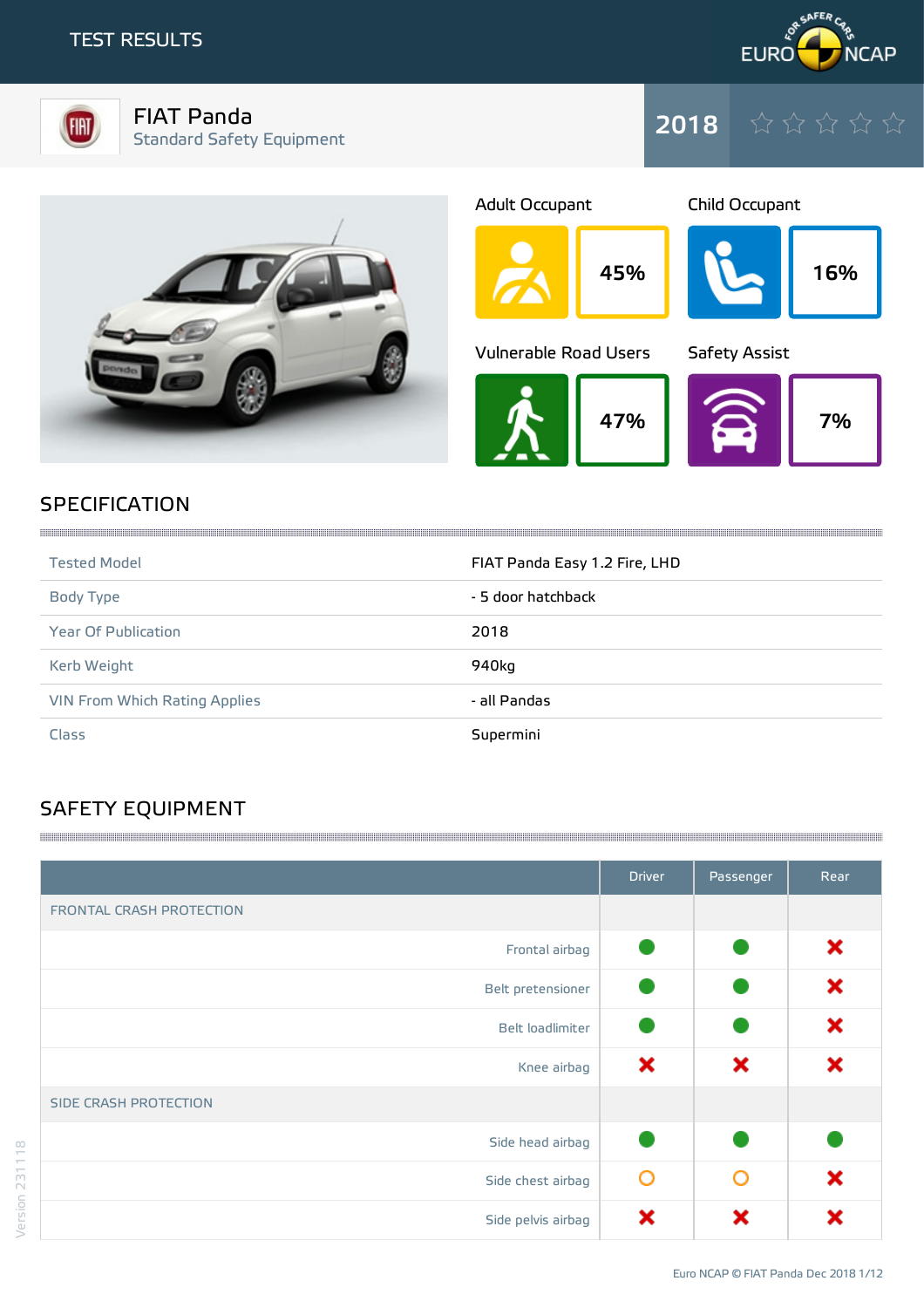

## SAFETY EQUIPMENT (NEXT)

|                         | <b>Driver</b> | Passenger | Rear |
|-------------------------|---------------|-----------|------|
| <b>CHILD PROTECTION</b> |               |           |      |
| Isofix                  |               | ×         |      |
| Integrated CRS          |               | ×         | ×    |
| Airbag cut-off switch   |               |           |      |
| <b>SAFETY ASSIST</b>    |               |           |      |
| Seat Belt Reminder      |               |           |      |

<u> 1989 - Andrea Stadt Stadt Stadt Stadt Stadt Stadt Stadt Stadt Stadt Stadt Stadt Stadt Stadt Stadt Stadt Stadt Stadt Stadt Stadt Stadt Stadt Stadt Stadt Stadt Stadt Stadt Stadt Stadt Stadt Stadt Stadt Stadt Stadt Stadt St</u>

| <b>OTHER SYSTEMS</b>    |   |
|-------------------------|---|
| Active Bonnet (Hood)    | × |
| <b>AEB Pedestrian</b>   | × |
| <b>AEB Cyclist</b>      | × |
| <b>AEB City</b>         | × |
| AEB Inter-Urban         | × |
| Speed Assistance System | × |
| Lane Assist System      | × |

Note: Other equipment may be available on the vehicle but was not considered in the test year.

**Fitted to the vehicle as standard**  $\bigcirc$  Fitted to the vehicle as part of the safety pack

 $\bigcirc$  Not fitted to the test vehicle but available as option or as part of the safety pack  $\bigcirc$  Not available  $\qquad$  Not applicable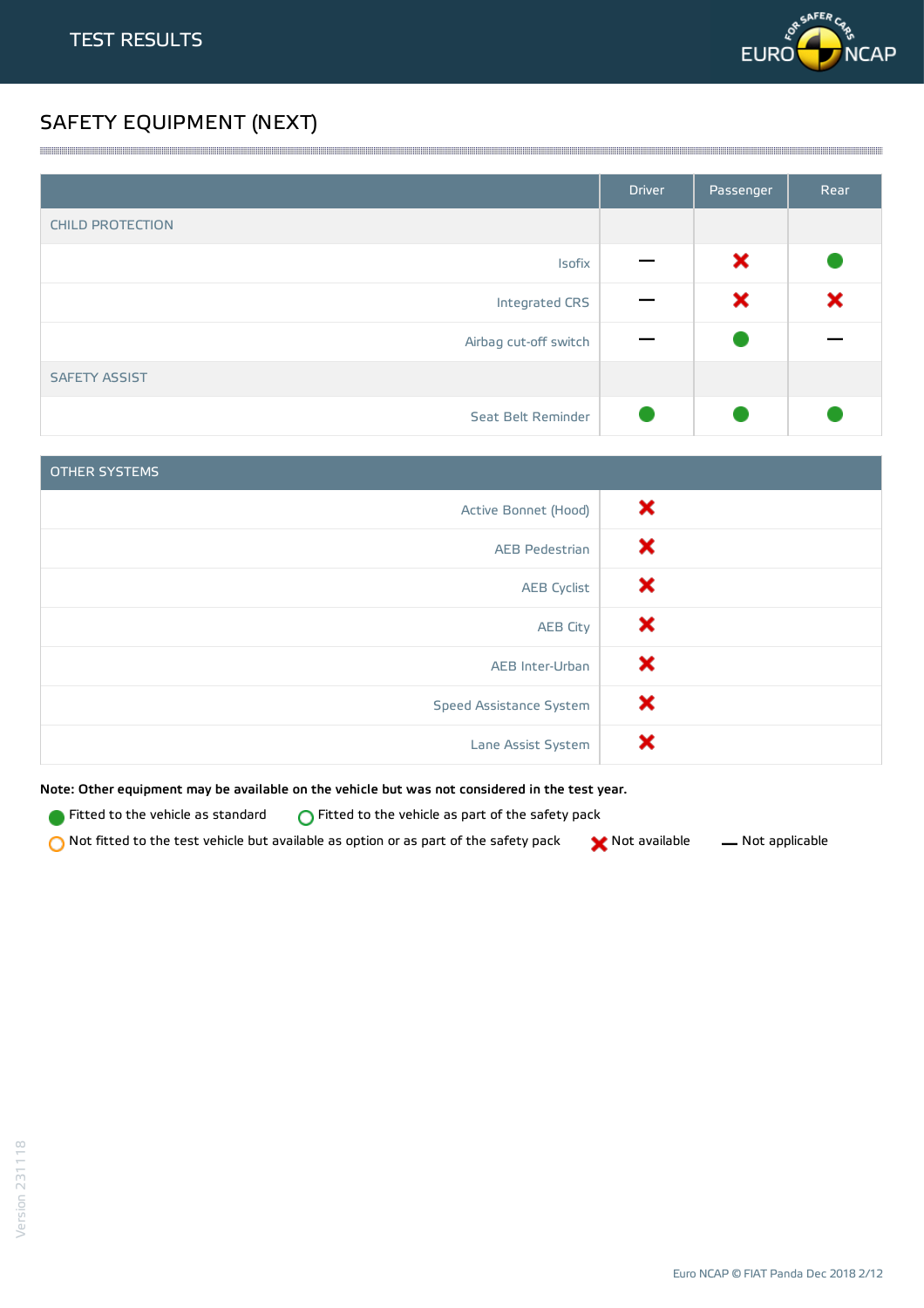



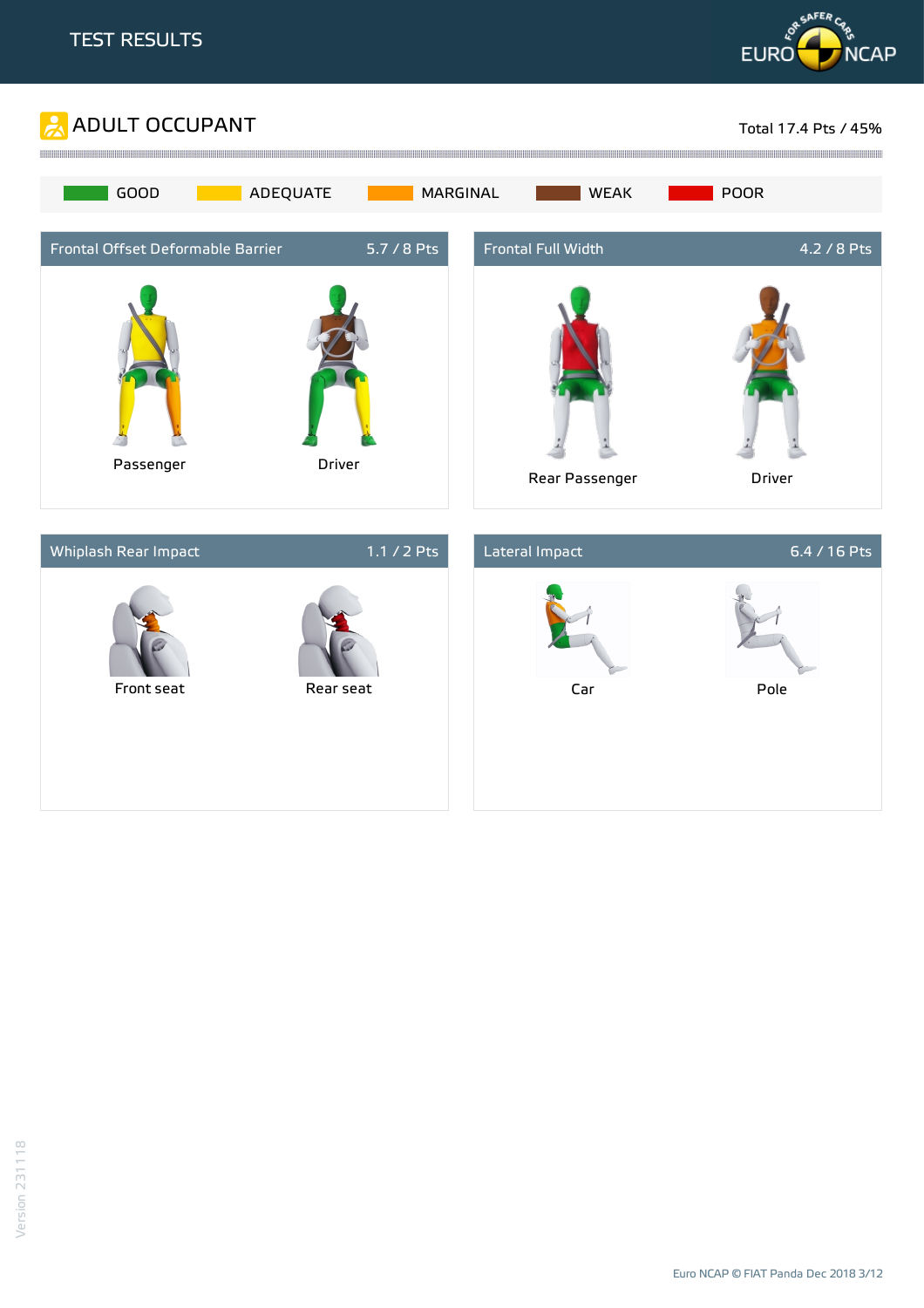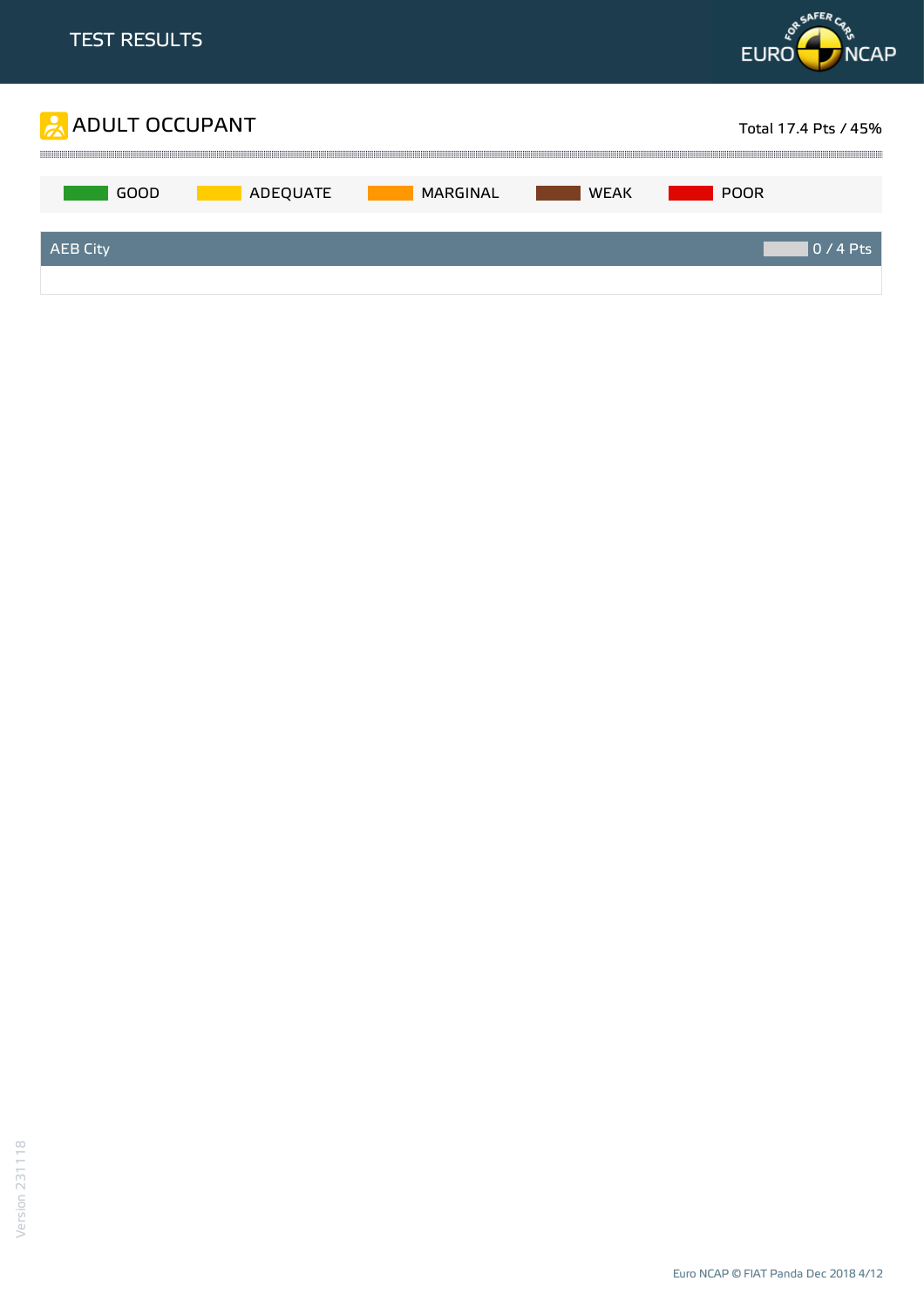



## Comments

The passenger compartment of the Panda remained stable in the frontal offset test. Dummy readings of driver chest compression indicated weak protection of this body area. Test results showed good protection of the knees and femurs of both the driver and passenger dummies. FIAT showed that a similar level of protection would be provided to occupants of different sizes and to those sitting in different positions. In the full-width rigid barrier test, dummy readings indicated weak protection of the head and neck. Protection of the chest was marginal. Dummy readings of rear passenger chest compression led to a low score for this body region, and this was further penalised because of high shoulder belt loads, leading to the protection being rated as poor. Protection of the passenger's neck was also weak. In the side barrier test, protection of the chest was rated as marginal, based on readings of rib compression, with other critical body regions being well protected. No pole test was conducted. Tests on the front seats and head restraints demonstrated marginal protection against whiplash injuries in the event of a rear-end collision. A geometric assessment of the rear seats indicated poor whiplash protection. The Panda is not equipped with an autonomous emergency braking system.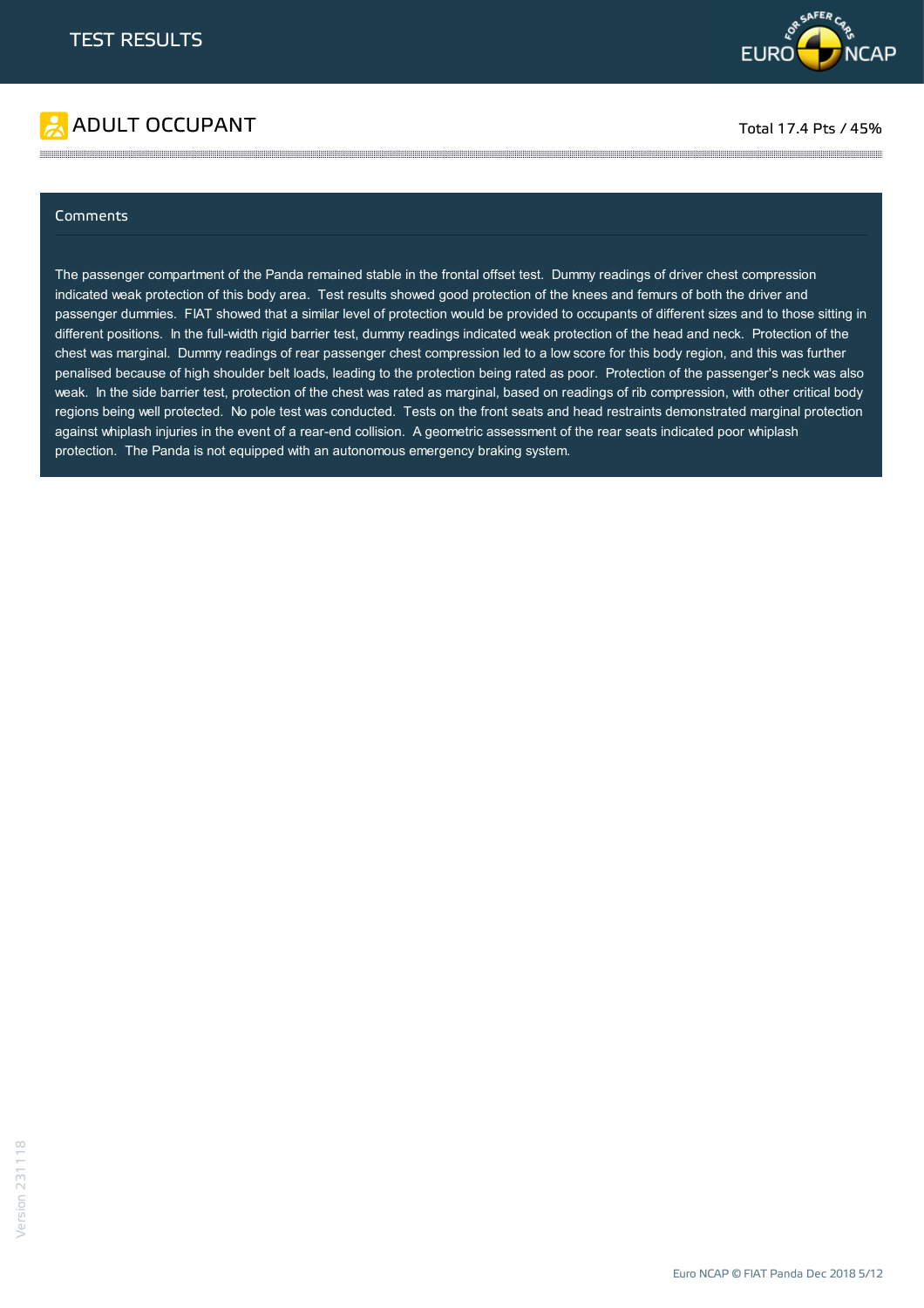





Restraint for 6 year old child: Britax Römer KidFix XP Restraint for 10 year old child: Nania Topo Safety Features 2012 12:00 12:00 12:00 12:00 12:00 12:00 12:00 12:00 12:00 12:00 12:00 12:00 12:00 12:00 12:00

|                                                                                                     |                                                     | Front<br>Passenger | 2nd row<br>outboard              | 2nd row<br>center |
|-----------------------------------------------------------------------------------------------------|-----------------------------------------------------|--------------------|----------------------------------|-------------------|
| <b>Isofix</b>                                                                                       |                                                     |                    |                                  | ×                 |
|                                                                                                     | i-Size                                              | ×                  | ×                                | ×                 |
|                                                                                                     | Integrated CRS                                      | ×                  | ×                                | ×                 |
| Fitted to test car as standard                                                                      | Not on test car but available as option             | Not available      |                                  |                   |
| <b>CRS Installation Check</b>                                                                       |                                                     |                    |                                  | 7 / 12 Pts        |
| Install without problem<br>Install with care<br>Safety critical problem<br>Installation not allowed |                                                     |                    |                                  |                   |
| <b>E</b> i-Size CRS                                                                                 |                                                     |                    |                                  |                   |
| Maxi Cosi 2way Pearl & 2wayFix<br>(rearward) (iSize)                                                | Maxi Cosi 2way Pearl & 2wayFix<br>(forward) (iSize) |                    | BeSafe iZi Kid X2 i-Size (iSize) |                   |
|                                                                                                     |                                                     |                    |                                  |                   |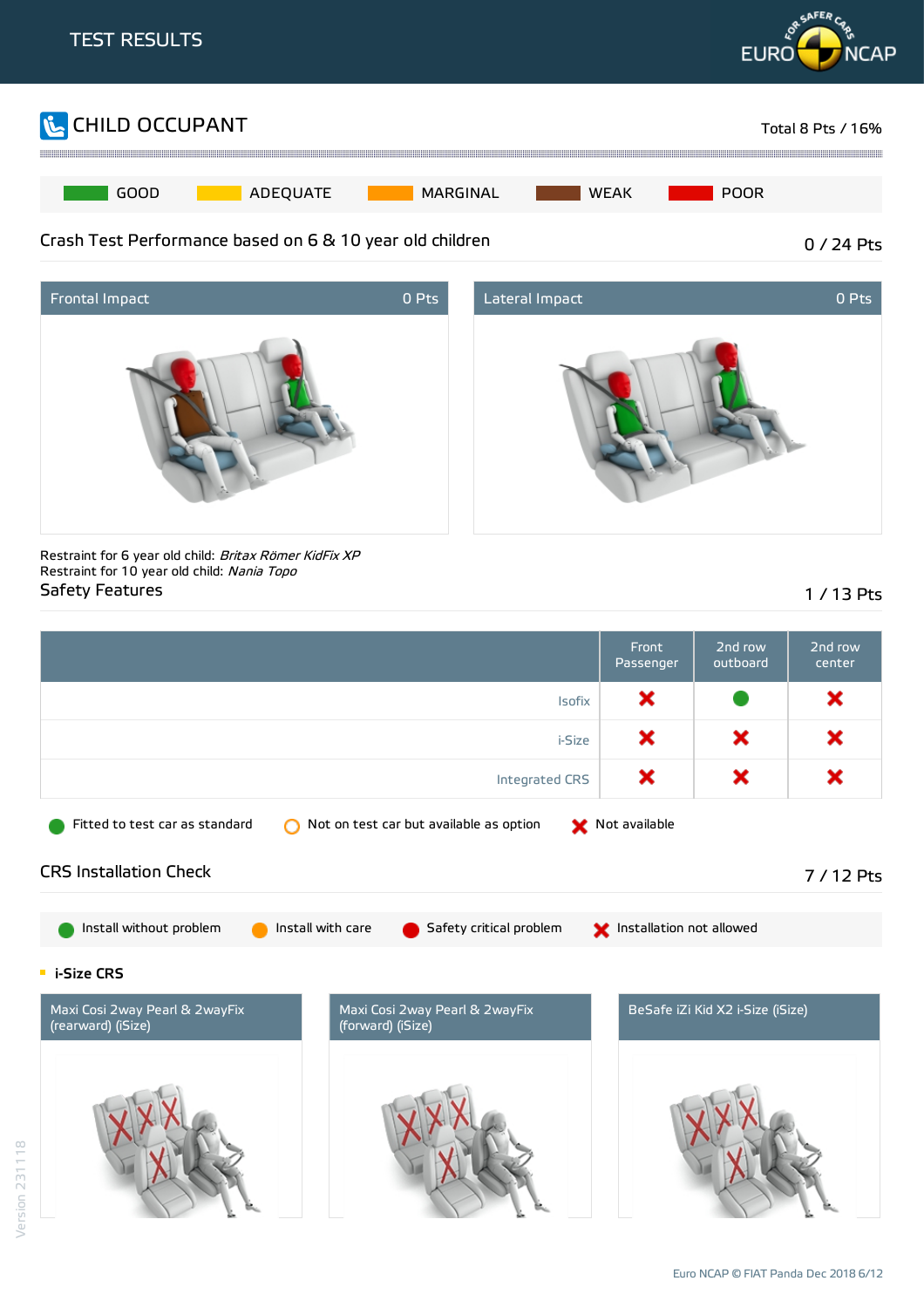

# CHILD OCCUPANT Total 8 Pts / 16%

## **ISOFIX CRS**



## Britax Römer KidFix XP (ISOFIX)



## **Universal Belted CRS**



Britax Römer KidFix XP (Belt)



# Maxi Cosi Cabriofix (Belt) Maxi Cosi Cabriofix & EasyBase2 (Belt) Britax Römer King II LS (Belt)





and the contract of the contract of the contract of the contract of the contract of the contract of the contract of the contract of the contract of the contract of the contract of the contract of the contract of the contra



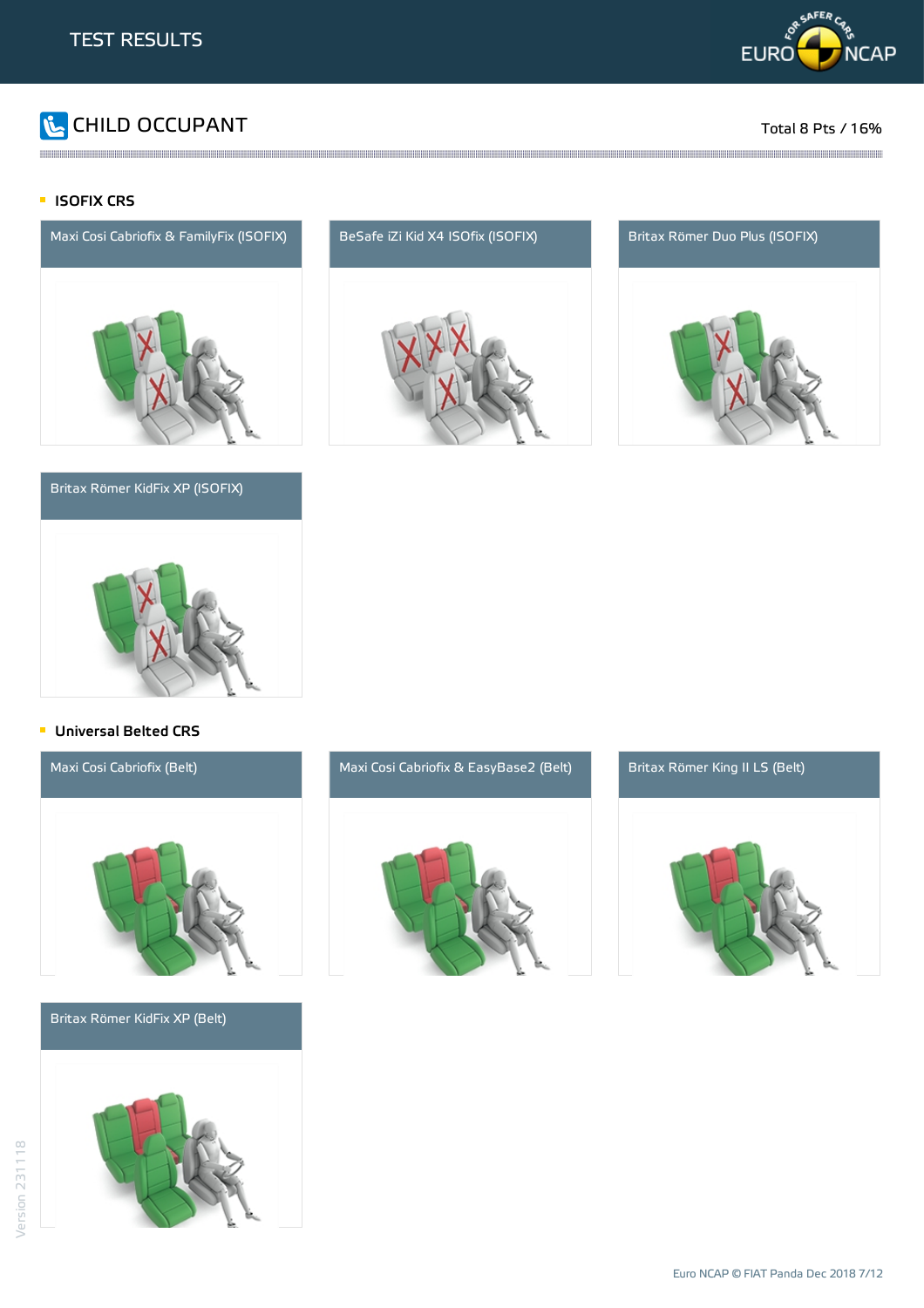



|                                                   | <b>Seat Position</b>                                |             |               |              |
|---------------------------------------------------|-----------------------------------------------------|-------------|---------------|--------------|
|                                                   | Front                                               | 2nd row     |               |              |
|                                                   | <b>PASSENGER</b>                                    | <b>LEFT</b> | <b>CENTER</b> | <b>RIGHT</b> |
| Maxi Cosi 2way Pearl & 2wayFix (rearward) (iSize) | $\Box$                                              | $\Box$      | $\Box$        | $\Box$       |
| Maxi Cosi 2way Pearl & 2wayFix (forward) (iSize)  | $\Box$                                              | $\Box$      | $\Box$        | $\Box$       |
| BeSafe iZi Kid X2 i-Size (iSize)                  | $\Box$                                              | $\Box$      | $\Box$        | $\Box$       |
| Maxi Cosi Cabriofix & FamilyFix (ISOFIX)          | $\Box$                                              |             | $\Box$        |              |
| BeSafe iZi Kid X4 ISOfix (ISOFIX)                 | $\Box$                                              | ×           | $\Box$        | ×            |
| Britax Römer Duo Plus (ISOFIX)                    | $\Box$                                              |             | $\Box$        |              |
| Britax Römer KidFix XP (ISOFIX)                   | $\Box$                                              |             | $\Box$        |              |
| Maxi Cosi Cabriofix (Belt)                        |                                                     |             |               |              |
| Maxi Cosi Cabriofix & EasyBase2 (Belt)            |                                                     |             |               |              |
| Britax Römer King II LS (Belt)                    |                                                     |             |               |              |
| Britax Römer KidFix XP (Belt)                     |                                                     |             |               |              |
| Install with care<br>Install without problem      | Safety critical problem<br>Installation not allowed |             |               |              |

### Comments

In the frontal offset test, dummy readings showed poor protection of the head and neck for both the 6 and 10 year children. Chest decelerations indicated weak protection of the chest of the 10 year old. In the side barrier test, the head of the 6 year old dummy was not properly contained within the protective side of the restraint and dummy readings indicated poor protection of this critical body area, also causing high injury risks to the 10 year old due to head-to-head contact. Forces in the neck of the 10 year dummy indicated poor protection for that body areas. Overall, the Panda scored no points in the dynamic tests for its protection of children. The front passenger airbag can be disabled to allow a rearward-facing child restraint to be used in that seating position. However, the information provided to the driver regarding the status of the airbag is not clear and the system was not rewarded. The Panda has ISOFIX but no i-Size anchorages in the rear outboard seats. Child restraints could be properly installed and accommodated in the Panda, except for the optional rear centre seating position.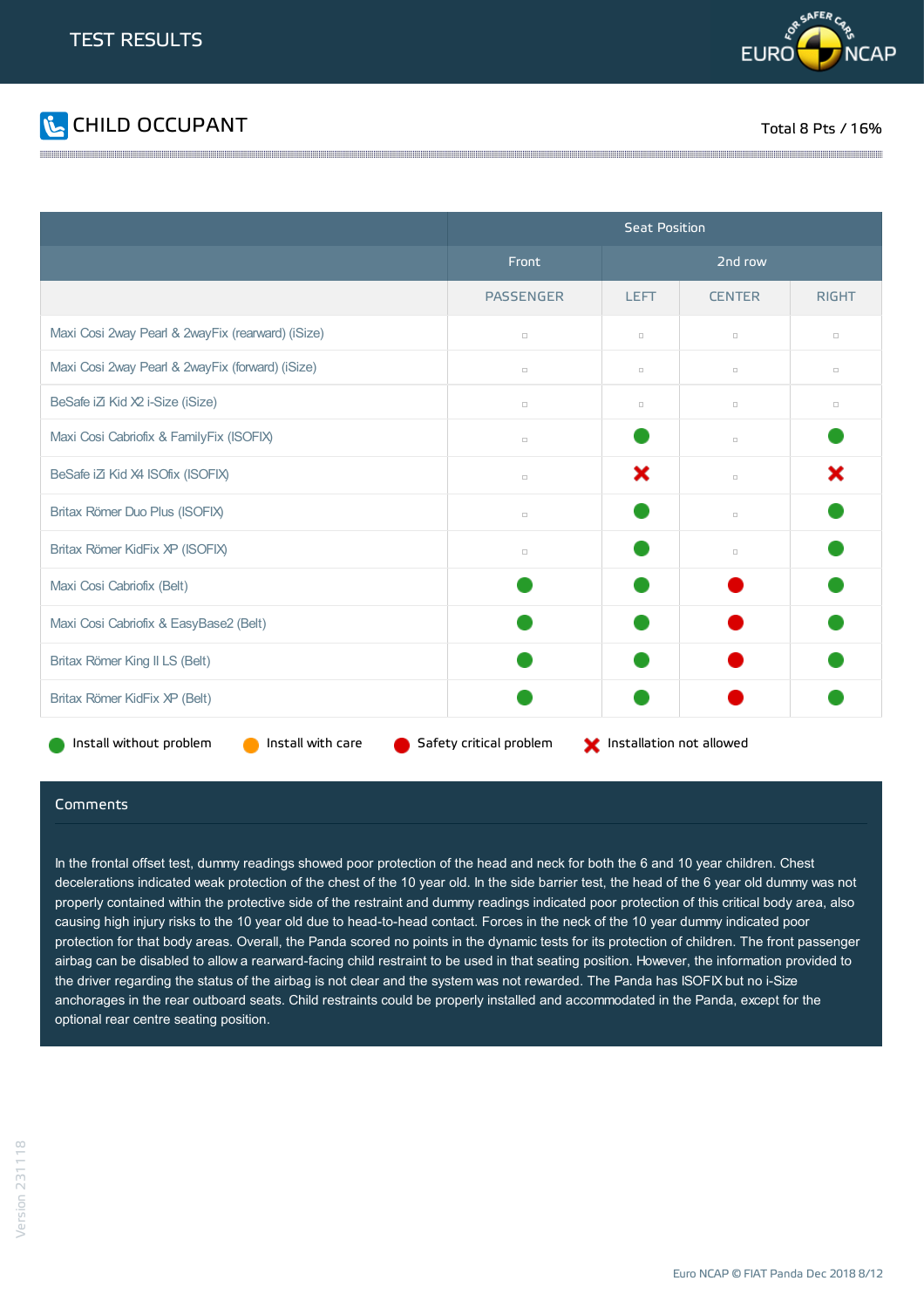



## Vulnerable Road Users / 12 Pts

## Comments

The protection provided to the head of a struck pedestrian was predominantly adequate or marginal on the surface of the bonnet. However, protection was poor along the windscreen base and on the stiff windscreen pillars. Protection of pedestrians' legs was predominantly marginal but protection of the pelvis was at least adequate.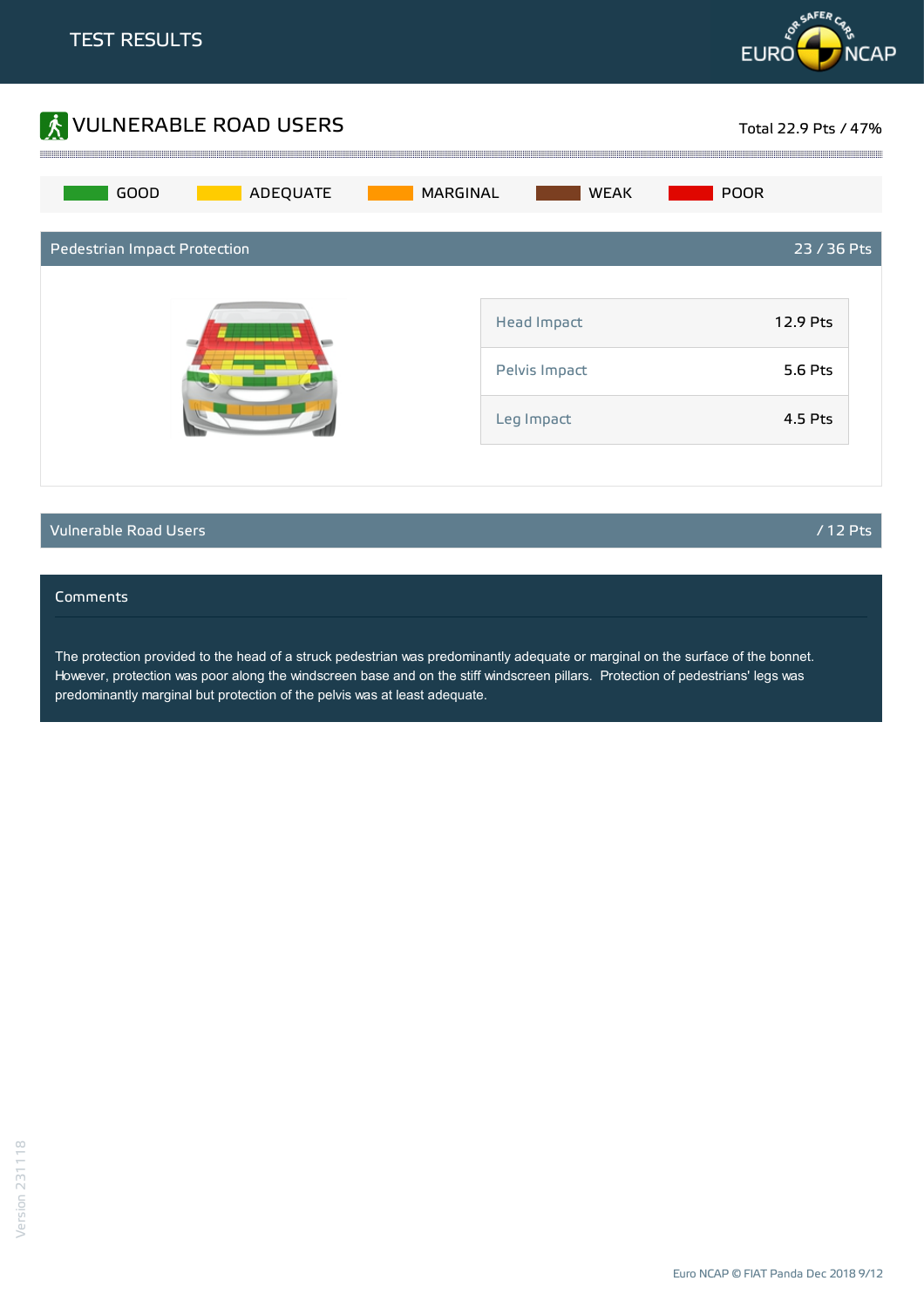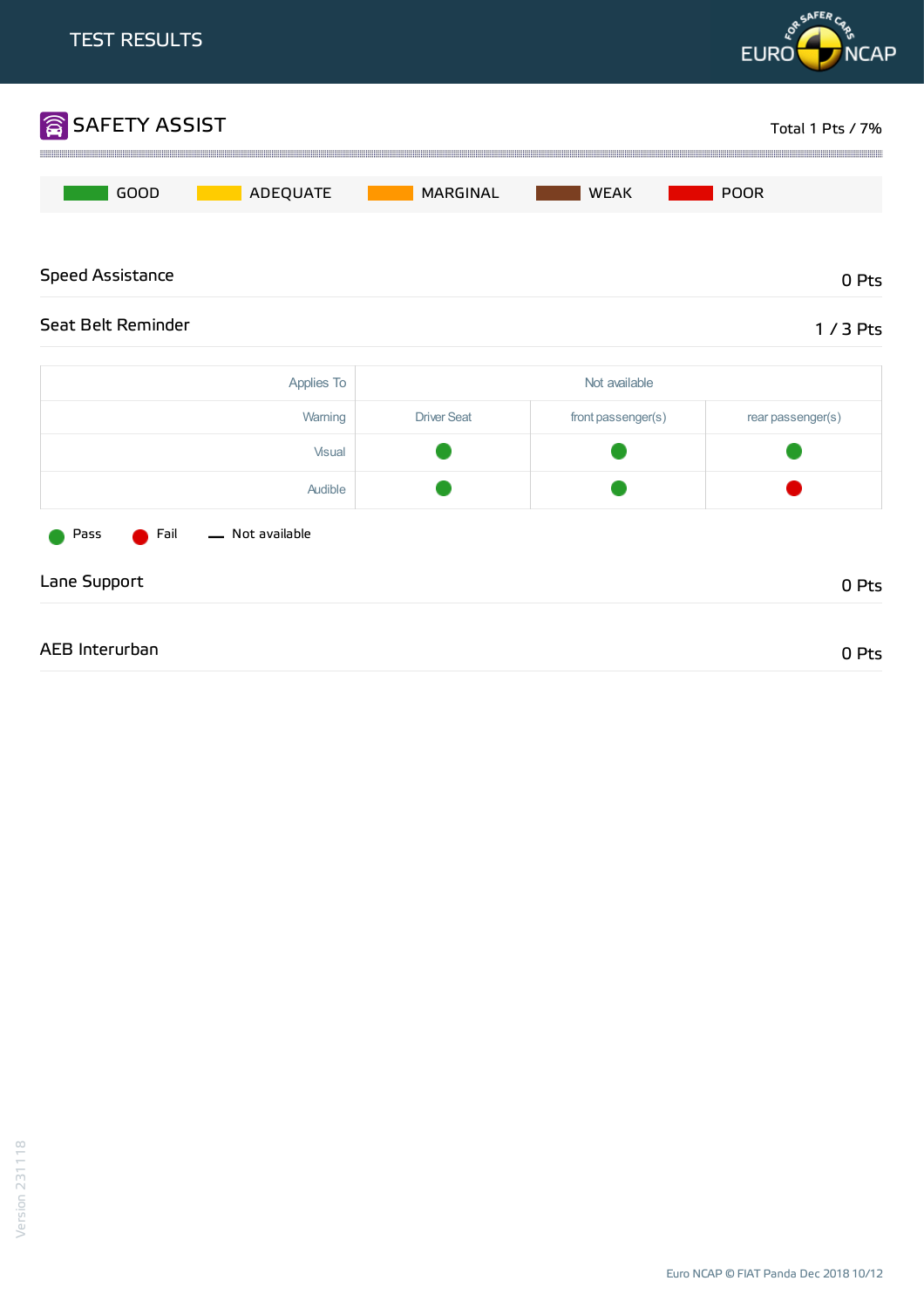

# SAFETY ASSIST TOTAL TOTAL TOTAL TOTAL TOTAL 1 Pts / 7%

## Comments

The Panda has a seatbelt reminder system for the front and rear seats. However, the system did not meet Euro NCAP's requirements for the rear and only the front-seat system scored. The Panda is not equipped with any other driver-assistance system which scores in Euro NCAP's rating scheme.